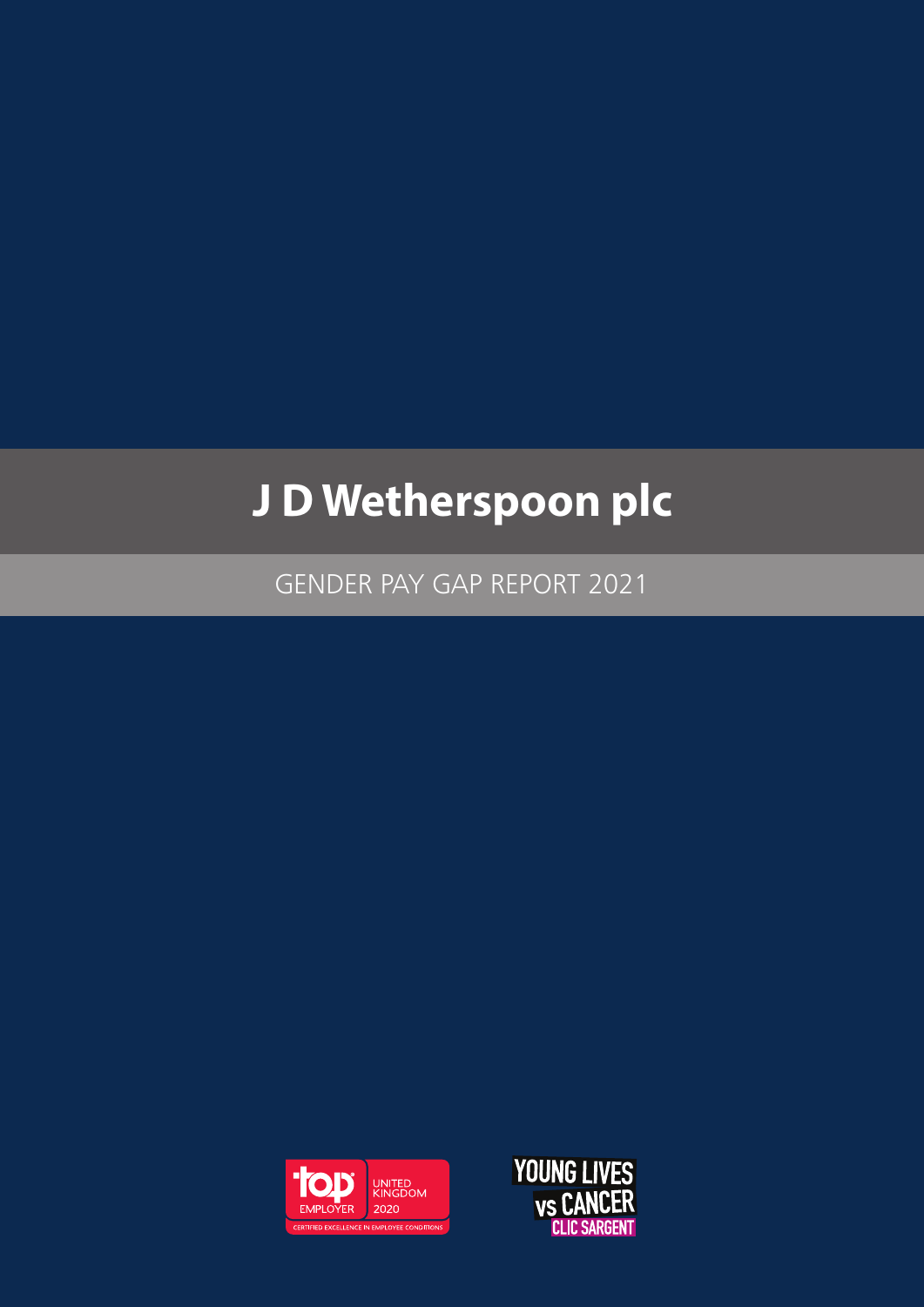#### **What is the gender pay gap?**

The gender pay gap is a measure of the difference in the average pay of men and women across the company – regardless of their role.

#### **How are the median and mean gaps calculated?**

We have used those calculations set out in the gender pay gap reporting regulations<sup>1</sup>.

#### **The 2021 results**

There were only 168 employees deemed to be in relevant employment on the snapshot date of 5 April 2021, most based at head office. An additional 36,009 employees had been placed on the coronavirus job retention scheme (CJRS) and were on furlough on the snapshot date; they have not, therefore, been included in the calculations. These results are shown below in column '2021 – A'. In order to provide a comparison with previous years, however, the same calculations were made based on the 36,177 employees who, before the COVID-19-related lockdown on 3 January 2021, were working in our pubs, hotels and at head office, in Great Britain and Northern Ireland (employees in the Republic of Ireland were not included). These results are shown below in column '2021 – B'.

|                                        | $2021 - A$<br><b>Employees deemed</b><br>to be in relevant<br>employment | $2021 - B$<br>All employees,<br>before the<br>COVID-19-related<br><b>lockdown</b> | $2020 - A$<br><b>Employees deemed</b><br>to be in relevant<br>employment <sup>^</sup> | $2020 - B$<br>All employees<br>before the<br>COVID-19-related<br>lockdown^^ | 2019  | 2018  | 2017   |
|----------------------------------------|--------------------------------------------------------------------------|-----------------------------------------------------------------------------------|---------------------------------------------------------------------------------------|-----------------------------------------------------------------------------|-------|-------|--------|
| Employee numbers                       | 168                                                                      | 36,177                                                                            | 52                                                                                    | 42,820                                                                      |       |       |        |
| Male/female employees (%)              | 57/43                                                                    | 47/53                                                                             | 65/35                                                                                 | 47/53                                                                       | 48/52 | 49/51 | 49/51  |
| Median gender pay gap (%) <sup>#</sup> | 29.51                                                                    | 0.00                                                                              | 22.78                                                                                 | $-0.45$ <sup>#</sup>                                                        | 0.23  | 1.21  | 2.53   |
| Mean gender pay gap (%) <sup>#</sup>   | 32.56                                                                    | 3.64                                                                              | 28.61                                                                                 | 3.97                                                                        | 4.17  | 4.45  | 5.23   |
| Median bonuspay gap $(\%)^*$           | 25.7                                                                     | 25.7                                                                              | 25.39                                                                                 | 25.39                                                                       | 29.47 | 27.48 | 27.68* |
| Mean bonus pay gap $(\%)^*$            | 35.95                                                                    | 35.95                                                                             | 34.82                                                                                 | 34.82                                                                       | 38.12 | 41.39 | 39.71* |
| Male/female receiving a bonus (%)      | 99/99                                                                    | 99/99                                                                             | 89/90                                                                                 | 89/90                                                                       | 90/91 | 89/90 | 87/87  |
| Upper quartile male/female (%)         | 71/29                                                                    | 51/49                                                                             | 92/8                                                                                  | 50/50                                                                       | 48/52 | 55/45 | 55/45  |
| Upper-middle quartile male/female (%)  | 67/33                                                                    | 48/52                                                                             | 62/38                                                                                 | 44/56                                                                       | 52/48 | 50/50 | 54/46  |
| Lower-middle quartile male/female (%)  | 55/45                                                                    | 47/53                                                                             | 46/54                                                                                 | 52/48                                                                       | 48/52 | 43/57 | 40/60  |
| Lower quartile male/female (%)         | 33/67                                                                    | 43/57                                                                             | 62/38                                                                                 | 43/57                                                                       | 42/58 | 46/54 | 45/55  |

\*Figures for 2017 were amended in 2018 to include a missed bonus payment for 51 employees.

#A positive pay-gap figure means that, on average, men earned more than women; a negative pay-gap figure means that, on average, women earned more than men.

 ^2020 results: There were only 52 employees deemed to be in relevant employment on the snapshot date of 5 April 2020, most based at head office. An additional 42,768 employees had been placed on the coronavirus job retention scheme (CJRS) and were on furlough on the snapshot date; they have not, therefore, been included in the calculations.

^^2020 results: In order to provide a comparison with previous years, however, the same calculations were made based on the 42,820 employees who, before the COVID-19-related lockdown on 20 March 2020, were working in our pubs, hotels and at head office, within Great Britain and Northern Ireland (employees in the Republic of Ireland were not included).

1https://www.gov.uk/government/collections/gender-pay-gap-reporting

### **Understanding the results**

Regulations require that the median and mean bonus gap results be calculated on the value of any bonus earned, taking no account of hours worked. On average, female employees work fewer hours. On a 'per hour' calculation, which is the method of calculating the median and mean pay, the median and mean bonus gap is -8.6% and 4.84% (2020: 2.8% and 15.2%), respectively.

All employees, irrespective of job role or length of service, are eligible for a bonus. In the financial year ending July 2021, 99% of all employees received a bonus – and 100% of all bonus payments were made below board level (2020: 89% and 98%).

Further details are provided in appendix 1.

#### **Declaration**

I am confident that the data and information reported are accurate as of the snapshot date of 5 April 2021 and have been calculated according to the requirements of The Equality Act 2010 (Gender Pay Information) Regulations 2017.

John Hutson | Chief Executive 31 March 2022

**J D Wetherspoon plc**  Wetherspoon House, Central Park Reeds Crescent, Watford, WD24 4QL 01923 477777 | jdwetherspoon.com



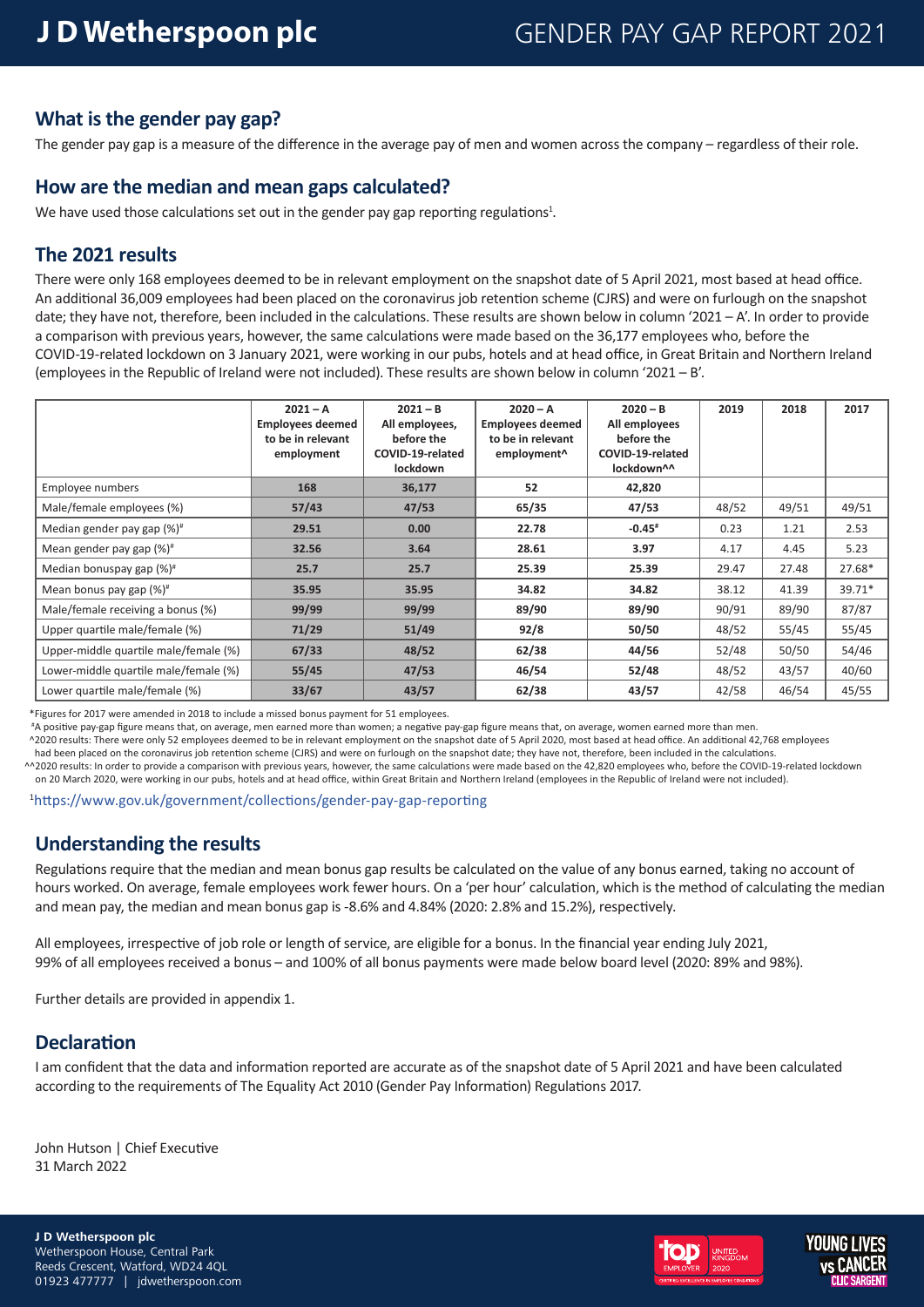#### **Appendix 1**

## **£454 MILLION IN FREE SHARES AND BONUSES PAID TO EMPLOYEES SINCE 2006 83 per cent paid to pub staff**

#### Spring 2022 • Wetherspoon News

**Note from the editor**: Wetherspoon has been named as a top employer by the Top Employers Institute for the last 17 years in a row (as featured on The Guardian newspaper's website). The article below outlines Wetherspoon's bonus and free shares scheme. No company is perfect, but Wetherspoon believes that it pays a higher percentage of its profits in this way than most, or possibly any, large companies.

Since the early 1980s, Wetherspoon has awarded bonuses, free shares and 'share options' to pub employees. The current scheme of paying monthly bonuses to all pub employees, subject to certain criteria, started in 1998, with a government-approved free share scheme introduced in 2003. Bonuses and share schemes provide an extra incentive for people to stay with the company: there are 11 employees who have worked for the company for over 30 years, 326 for over 20 years, 3,049 for over 10 years and 8,827 for over five years.

Since 2006, the company has paid £454 million to its employees in respect of bonuses and free shares.

Of the recipients, approximately 96 per cent were employees below board level, with around 83 per cent paid to employees working in pubs.

Employees are eligible for bonuses from the commencement of their employment and are eligible for free shares after 18 months. In the financial year ended July 2021, when pubs were closed for a substantial period and the company made a loss of £136 million, bonuses and free shares of £22.8 million were awarded (see table^ below), with 79 per cent of employees receiving a bonus and/or shares in that period.

In previous financial years, when pubs were open for the entire time, substantially higher payments were made.

For example, £46 million was awarded in 2019, when 97 per cent of staff also received a bonus and/or free shares.

At the current time, 15,171 of our 40,670 employees have been awarded free shares in the company.

It's probably true to say that no one earns a vast fortune from these schemes. However, as far as the company is aware, Wetherspoon consistently pays a bigger percentage of its profits to its employees, by way of bonuses and free shares, than any other large pub/ restaurant company or retailer – more even, in the last five years, than John Lewis – a company owned by its employees.

Since the share scheme was introduced, Wetherspoon has awarded 20.6 million shares to employees – approximately 16 per cent of all shares in existence today.

Wetherspoon's chief executive, John Hutson, said: "People are vital to the success of the business.

"Our bonus and share schemes are a good way to share in the company's success."